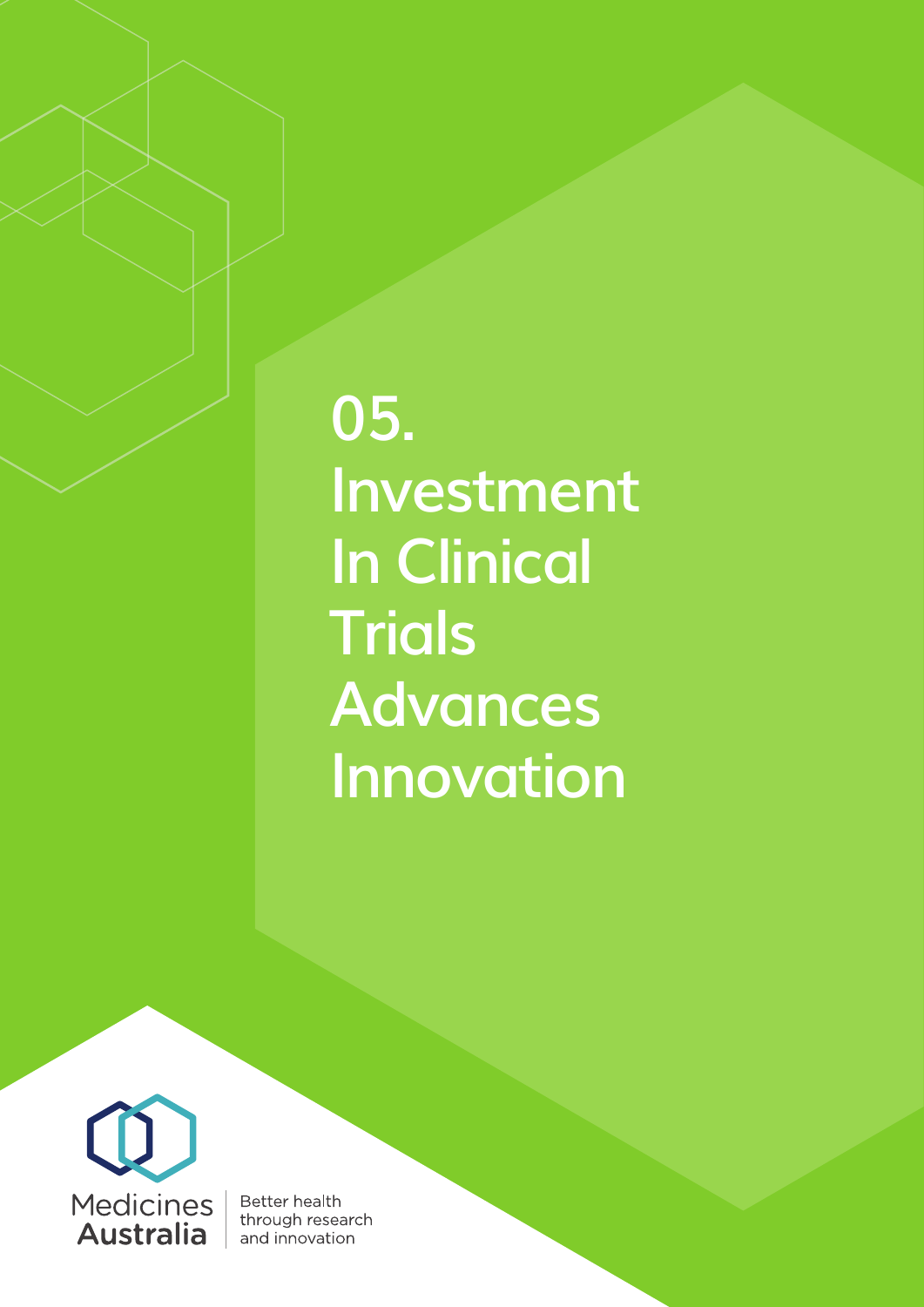# **Clinical Trials**

**Clinical trials are vital to the future of Australia's healthcare, as they contribute to the global efforts to find, discover and develop the latest breakthrough medicines, vaccines and biotherapeutics.** 

Clinical trials also provide significant spill over benefits to Australian patients. They facilitate earlier and faster access to new, breakthrough treatments, bring health professionals together to deliver better care for patients, and encourage patients to actively participate in their care.

## **Summary**

Australia has many advantages as a place to conduct clinical trials. This is in large part because Australia is home to some of the world's best researchers and health professionals and boasts a world-class research infrastructure, a stable sociopolitical environment, and high clinical and research standards that ensure confidence in the scientific conclusions reached by clinical trials conducted in Australia. Australia generally has a robust intellectual property system and a tier one regulatory framework. The Australian Government is also committed to improving the clinical trials

environment and has invested considerable effort and resources accordingly. These are all factors that have contributed to the strong growth of investment in clinical trials in Australia by global biopharmaceutical and medical technology companies over the past three decades.

Investing in Australia's clinical trials ensures a robust workforce, better health outcomes for patients and an increased body of scientific knowledge and medical innovation. Clinical trials provide opportunities for Australian scientists and medical researchers to be at the forefront of solving the major health challenges of our time.

Medicines Australia has strongly encouraged successive Australian Governments to implement reforms that would further enhance Australia's attractiveness as a destination for clinical trials.

**Regulatory arrangements for clinical trials are overly complex and variable across the States and Territories leading to unnecessary delays in the initiation of multicentred clinical trial sites.**

### **Challenge**

**Federal, State and Territory Governments (through the COAG Health Council) to work together, and with industry, to find agreement for regulatory harmonisation and mutual recognition that optimises clinical trial initiation and shortens commencement times.**

## **Solution**

**To optimise Australia's competitiveness and ensure Australia is a preferred destination to conduct clinical trials, leading to a measurable increase in clinical trial activity in Australia.** 

## **Challenge**

**Government to work with industry on developing a mutually agreed, coordinated long-term strategy for Clinical Trials including consideration of a Parliamentary Friends of Clinical Trials.**

## **Solution**

**Patient recruitment processes and timelines for clinical trials are comparably slow which may lead to trial closure and reduces Australia's access to clinical trial programmes.** 

## **Challenge**

**Government to work with industry and other clinical trial stakeholders to enhance patient access to clinical trials through improved coordination; better community promotion of the value of clinical trials; digital information platforms to optimise awareness of clinical trial opportunities; ongoing harmonisation of patient records; and enhanced tele-health initiatives to improve patient recruitment in remote and regional areas.**

## **Solution**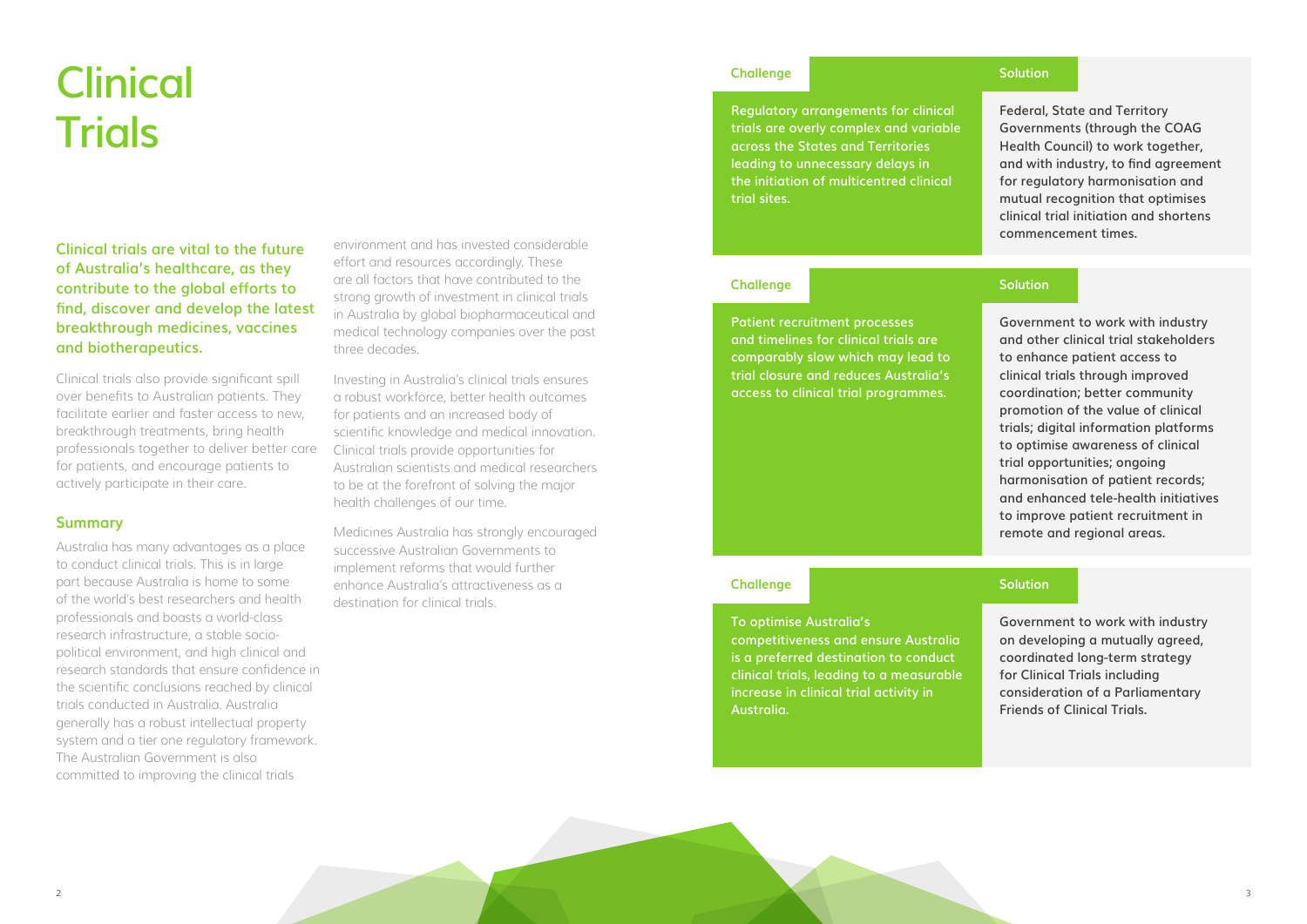## **Why Do We Need Clinical Trials?**

## **Overview**

**According to MTPConnect's report, Clinical Trials in Australia, the most recent data from 2015 showed that 1,360 clinical trials were started that year (including 473 industry sponsored trials) supporting approximately 7,000 jobs a \$1.1 billion in investment.1**

Australia needs to maintain a top position as a preferred destination for clinical trial investment due to the positive spillover effects on Australian patients and the broader economy. This is threatened by slow initiation times for clinical trial sites, often due to fragmented governance across the States and Territories. Additionally, patient recruitment can be poor due to lack of community and clinician awareness, and costs frequently vary across sites. In some instances, costs are significantly higher than comparable sites and competing countries. These issues present increasing challenges, compared to other rapidly advancing regional jurisdictions who are competing for clinical trials.

A clinical trial is a scientific study, or an organised test, of medicines and new treatment options involving patient and non-patient human volunteers. Clinical trials confirm whether medicines are safe and effective to introduce as new

treatments for a disease or condition. Clinical trials are also necessary to determine whether an existing medicine can be safely and effectively used for other diseases and/or conditions. Clinical trials are also used in comparative effectiveness trials in the health system to ensure optimal and evidence-based therapeutic approaches are applied and costeffectiveness is demonstrated.

The benefits for trial participants include early access to promising new treatments in Australia, concentrated specialist care and greater self-involvement in their own care. Other flow-on benefits include the exposure, education and experience of Australian clinicians and health professionals to new and cutting edge technology, which also allows the introduction of new treatments and care regimes that may increase the health and productivity of all Australians.

For example, without clinical trials, we cannot properly determine whether new medicines developed in the laboratory or by using animal models are effective or safe, or whether a diagnostic test works properly in a clinical setting. This is because computer simulation and animal testing can only tell us so much about how a new treatment might work and are no substitute for testing in a living human body.

## **Clinical trials are critically important to Australia because:**

- Results from clinical trials can lead to the development of new medicines that can assist Australians to treat and manage their condition(s).
- Patients can gain early access to new medicines/treatment options not otherwise available, at no cost. In some instances, a clinical trial is the treatment of last hope for some patients.
- Participation in clinical trials can improve the lives of thousands more people suffering from various medical conditions if the safety and efficacy of a treatment proves beneficial.
- Finding new treatments can help reduce the burden of some of our most challenging diseases such as cancer, cardiovascular diseases and central nervous system diseases.
- They generate new valuable insights for science and research, through development of knowledge that can be important when treating future patients.
- They create employment in our research organisations, universities and hospitals.
- They provide clinicians with early access to and experience of the latest innovative medicines, treatments and technologies.
- They are used to inform decisions by the Therapeutic Goods Administration (TGA) and the Pharmaceutical Benefits Advisory Committee (PBAC) to register and subsidise a medicine.

**Clinical trials are essential to the development of new interventions.**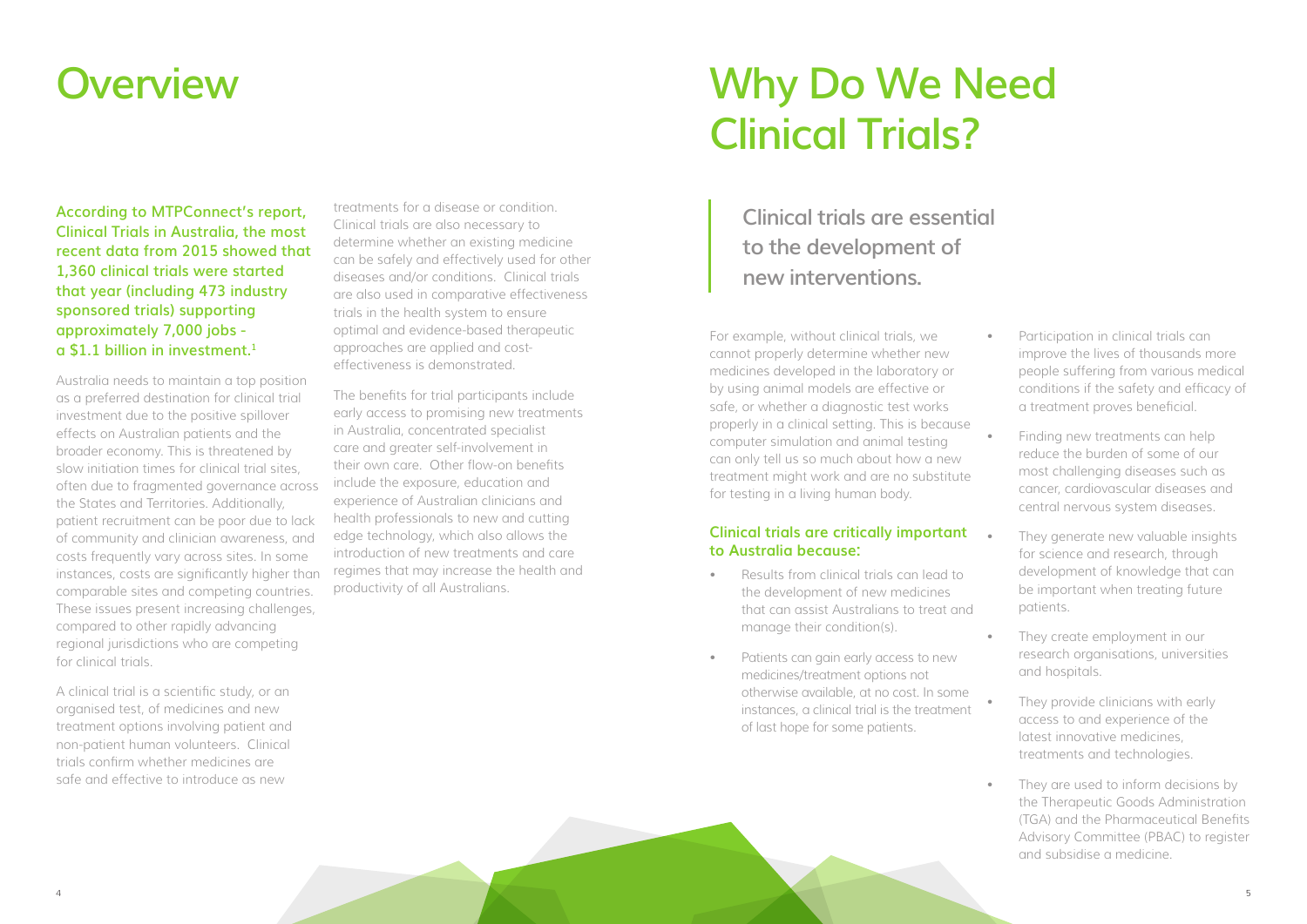While medicines are extensively tested in laboratories, these tests can only predict how a medicine will act under theoretical conditions. To thoroughly understand how a new medicine actually performs in humans, it needs to be tested on people, including those affected by the disease the medicine is designed to treat.

During clinical trials, participants are closely monitored to examine how a drug is absorbed and excreted; to establish the correct dosage of the medicine; to understand how safe it is; to observe (and counter) what side effects may occur, and to confirm if it is effective in treating the disease for which it has been developed. Clinical trials may also compare, or combine, the new treatment with other available options.

## **Bristol-Myers Squibb (BMS)**

- BMS recognises the strength and capability of local clinical researchers and includes Australia in the top six countries for participation in global clinical trials of its industry-leading bio-pharmaceuticals pipeline.
- In 2017, BMS invested more than \$33 million in clinical trials in Australia.
- In 2017 BMS supported 65 clinical trials in Australia, with more than 1300 patients taking part in BMS trials in partnership with more than 100 academic research institutes, laboratories, clinical and other organisations.

Amgen has conducted clinical trials in Australia for more than 30 years, and rates Australia as one of the top medical study locations outside the United States. As one of the world's largest biotechnology companies, Amgen partners with Australian research institutes and investigators, taking advantage of leading-edge biotechnology research for the benefit of patients.

Through its significant clinical presence, Amgen Australia conducts on average two first-in-human studies every year, and almost half of its clinical trial activity is in early phase research (Phase I and II). In 2018, Amgen conducted 49 different studies at 75 sites across Australia and New Zealand, involving 665 patients.

Amgen Australia invests around \$30-35 million in local research and development annually, which represents around 10 percent of its sales.

The company reaps the benefits of accessing Australia's wide range of scientific talent and Australia's medical infrastructure.

**Member Case Studies**

Clinical trials are generally initiated by a 'trial sponsor', which can be a medicine company (for new medicines) or they may be initiated by medical specialists and doctors in the health system (comparative effectiveness studies). Sponsors come from a wide range of organisations. They include:

- Medicines companies, either solely or jointly with other research institutions such as universities and hospitals;
- Private research institutes (such as the Garvan Institute; or the Walter and Eliza Hall Institute of Medical Research) under a grant, commonly through the Government's National

Health & Medical Research Council (NHMRC) or from public or private donations; and

• Publicly funded research organisations such as universities and teaching hospitals.

In Australia each clinical trial is overseen by a doctor. The clinical trial team includes doctors and nurses as well as pharmacists and other health care professionals. The clinical trial team is responsible for checking the health status of the participants at the beginning of the trial, monitoring them during the trial, and staying in touch with them for a period of time after the clinical trial has been completed.

## **Table 1: Australia's relative competitive position: drivers and impediments**

- Medical experts/research with global standing and experienced staff
- Quality of local research capability and output
- Ethnically diverse population
- Specialised and dedicated infrastructure

## **Drivers**

- Complex arrangements to establish a trial including variable arrangements for clinical governance and ethics approval
- Lower recruitment rates
- High trial costs
- Inconsistent processes between states and territories
- Lack of coordinated long term strategy

## **Impediments**

The above set of drivers and impediments illustrates that, although Australia has many attributes which provide a strong competitive position for industry sponsored trials, unless Australia is prepared to continue to reform the trials environment to remain an attractive location for global clinical trials and develop a long term strategy, Australia runs the risk of significant competition from lower cost geographies such as the Asia Pacific and Latin America. As international competition intensifies, Australia will have to address these challenges.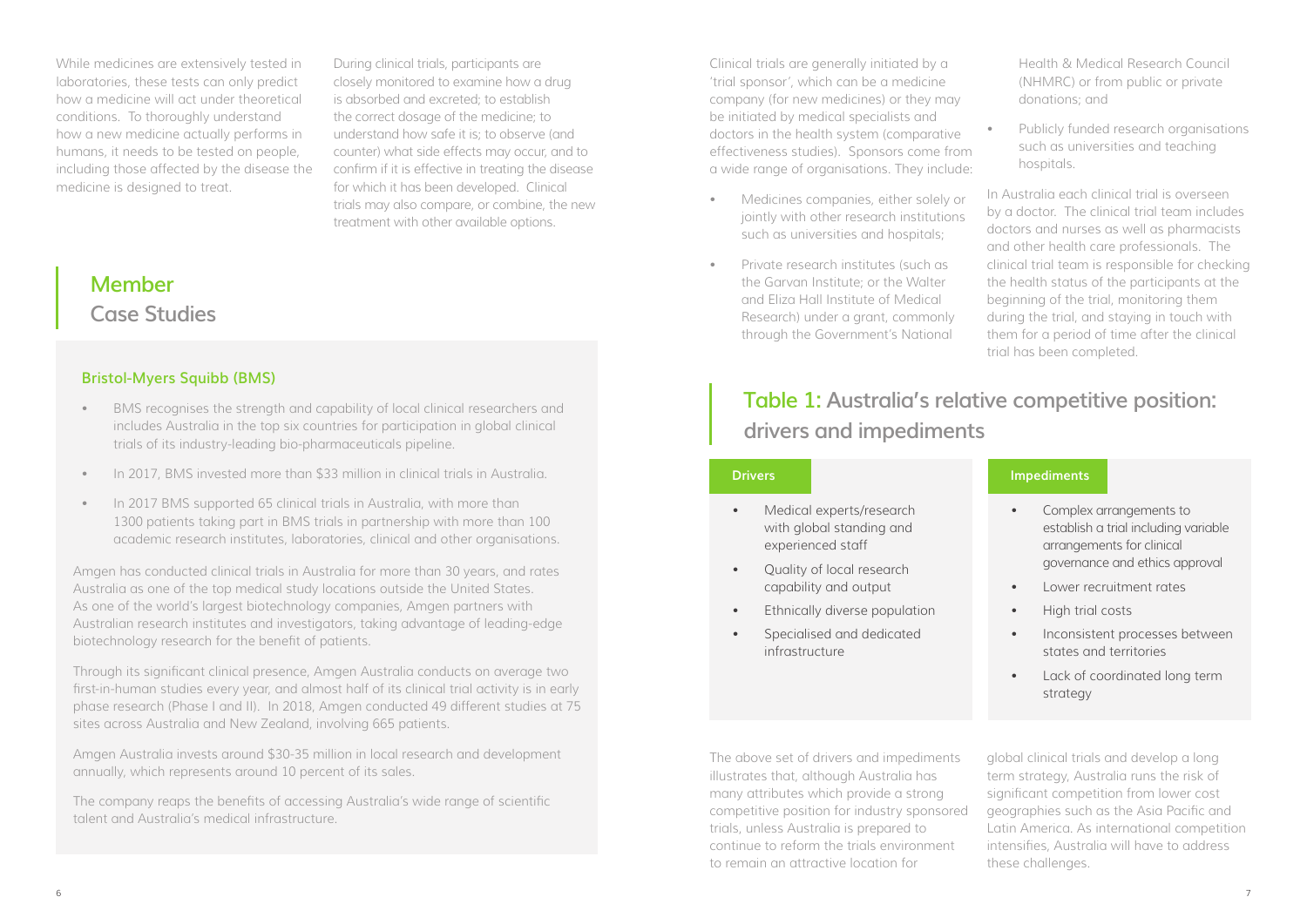**Regulatory arrangements for clinical trials are overly complex and variable across the States and Territories leading to unnecessary delays in the initiation of multicentred clinical trial sites.**

## **Challenge**

**Federal, State and Territory Governments (through the COAG Health Council) to work together, and with industry, to find agreement for regulatory harmonisation and mutual recognition that optimises clinical trial initiation and shortens commencement times.**

## **Solution**

Australia's clinical trials environment is complex and can vary considerably across Australia's study sites, States and Territories. Inconsistent regulatory and governance processes, slow start up times and poor patient recruitment are regularly identified by clinical trial sponsors as one of the key reasons why Australia is losing its competitive edge against other countries.

Despite ongoing bipartisan commitment to reforms, the time it takes to start a clinical trial in Australia is not getting shorter. Industry surveys continue to cite the lengthening research governance approval timelines as one of the main contributors.<sup>2</sup> Previous studies have shown that, on average, research governance reviews add 49 calendar days to approval times. As an example of the increasing complexity; despite supporting the concept of single ethical approval via national mutual acceptance, the three largest states have introduced two, stand-alone, ethics and governance IT systems.

The practical impact is that clinical trial applications must be entered twice, once into each system, if a sponsor wishes to open sites in all three states.

Other countries are taking the lead on supporting clinical trials. For example, in July 2016 the new European regulation

- a lack of patient and clinician awareness of clinical trials;
- inappropriate or ineffective communication methods to raise awareness;
- identifying the right patients;
- length and complexity of application processes and a lack of harmonization of patient records and regulatory frameworks; and
- inability to access clinical trials in remote and rural regions.

on clinical trials commenced. These regulations require a single application for a clinical trial, via a European portal to the European Medicines Agency (EMA), which will be evaluated in consultation by all member states involved in the trial. Timelines for evaluation and approval are to be harmonised across all the member states in Europe.

Other comparable countries to Australia, such as Canada, have efficient and responsive regulatory systems for clinical trials. These include many mechanisms to expedite clinical trial start-up times.

There will always be complexities in Australia because of the shared responsibility for healthcare between the Australian Federal Government and State and Territory Governments. As shown overseas, driving greater efficiency in the clinical trials environment can be achieved. With increasingly fierce competition for attracting clinical trial investment, now more than ever we need to keep pace with international standards and best practice models for clinical trial approvals.

Ensuring efficient establishment of trials and competitive timelines for enrolling patients is critical to improving health outcomes and the overall productivity of the economy. States that maintain they should have

One of the barriers to initiating more clinical trials in Australia lies in the difficulty in recruiting suitable patients to enrol in clinical trials. The barriers to patient recruitment include:

Australia, with its smaller and dispersed population, often finds it difficult to meet patient recruitment targets. The recruitment process can also be prohibitively costly to the trial sponsor, if a large-scale advertising or outreach campaign is required. In addition, a protracted recruitment period for a trial will result in higher salary costs for the Institutions, as research nurses are required for longer periods to support a clinical trial. In some cases, clinical trial sites are closed, and access to trials lost, if recruitment is too slow. Potentially eligible patients who would benefit from participating in a clinical trial may have a low awareness of the value of clinical trial or may be unsure how to access a trial. There is also an opportunity to improve access for rural and remote Australian patients to clinical trials.

**Patient recruitment processes and timelines for clinical trials are comparably slow which may lead to trial closure and reduces Australia's access to clinical trial programmes.** 

## **Challenge**

**Government to work with industry and other clinical trial stakeholders to enhance patient access to clinical trials through improved coordination; better community promotion of the value of clinical trials; digital information platforms to optimise awareness of clinical trial opportunities; ongoing harmonisation of patient records; and enhanced tele-health initiatives to improve patient recruitment in remote and regional areas.**

## **Solution**

regulatory control over certain clinical trial activities could still harmonise legislation at the State level to support greater national consistency. This would be particularly timely given that State Governments have already agreed to work in good faith with the Australian Government to improve the clinical trials environment.<sup>3</sup>

Medicines Australia welcomes the bipartisan commitment to improve harmonisation of clinical trial regulations and governance between the States and Territories. We look forward to working with the Government to take a position for such harmonisation to a meeting of the COAG Health Council.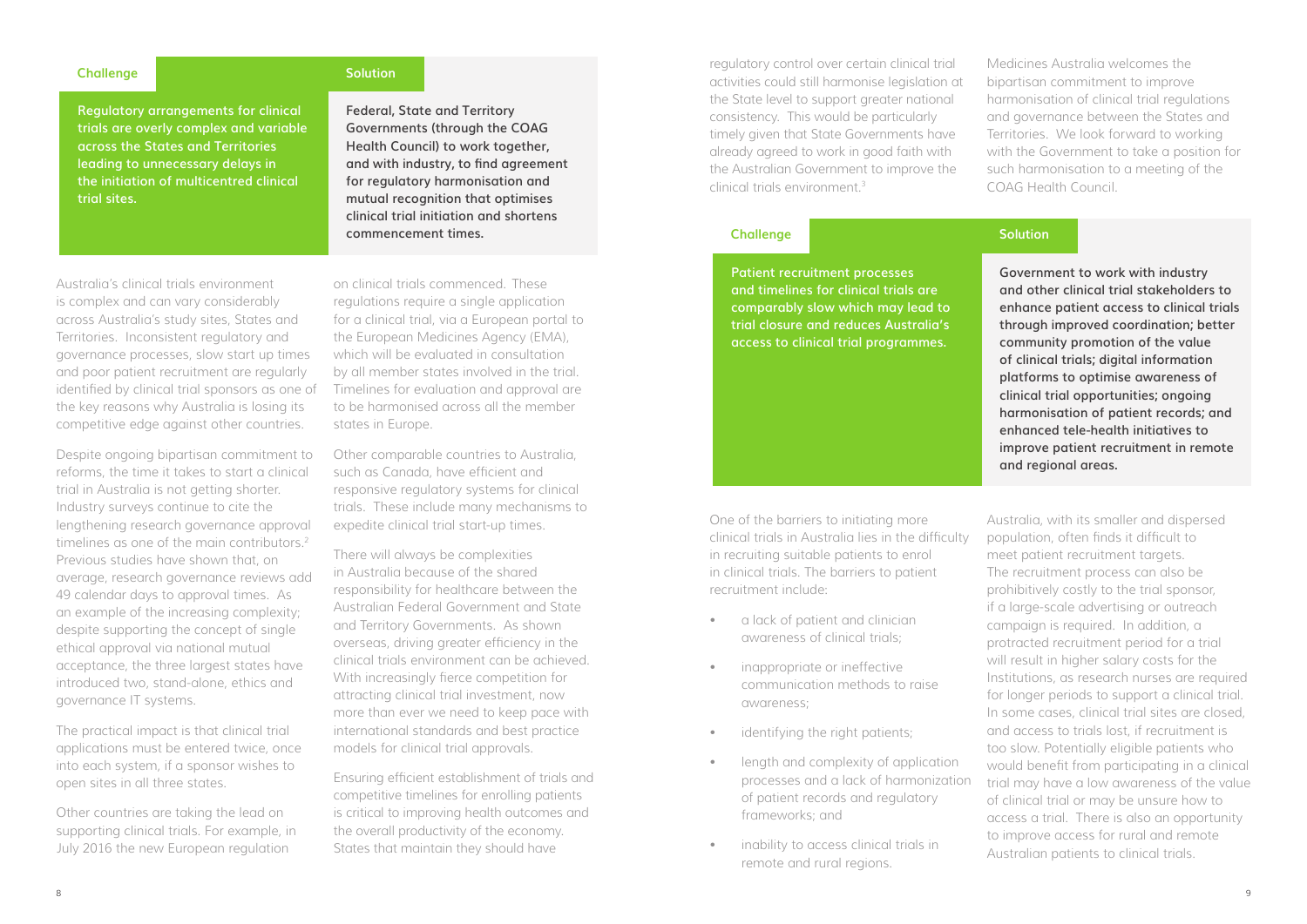The medicines industry is tightly regulated with regard to information it can share publicly on proposed clinical trials. These barriers may lead to delays in commencing trials, early termination or small sample sizes that make it difficult to draw meaningful conclusions and are another potential disincentive to initiating trials in Australia.

It is proposed that an Australian coordinating body for clinical trials be responsible for identifying and implementing initiatives that will enhance patient recruitment for clinical trials. This may involve raising the awareness

> time and cost to establishing a trial and enrolling patients. Additionally, our smaller population can lead to slower uptake of trials and lower patient enrolments per trial site leading to a higher per patient cost. Australia is also more challenged in terms of referrals of patients between trial sites, notwithstanding our well-developed health system.<sup>4</sup>

of the public in general of clinical trials; supporting programs such as tele-trials to improve rural and remote patient access to clinical trials; raising awareness amongst patients and healthcare professionals on how to locate clinical trials, through improving digital information platforms promoting vehicles such as the Australian clinical trials portal www.australianclinicaltrials.gov.au; conducting nationally coordinated media campaigns; and providing materials and support to States/Territories who wish to increase patient involvement in clinical trials locally.

Australia is globally recognised as having some of the best scientists and research infrastructure which gives us an important strategic advantage. But we are facing fierce international competition for clinical trial investment and over a ten-year period, overall levels of clinical trial activity have been steady at best.

There are a range of factors which impact Australia's competitiveness when benchmarked against global rivals. For example, lengthy start up times owing to Australia's complex clinical governance and ethics approvals can add significant

In MTPConnect's 2017 report, Clinical Trials in Australia: The Economic Profile and Competitive Advantage of the Sector states that:

**"These factors have implications on the economics of a site, as the setup cost is a fixed cost that can only be spread across a limited number of patients. Limited numbers of participants per site also implies that in some therapeutic areas the competition for the same patients among trial sponsors is high. Additionally, given that consistent costing has not been applied throughout the sector, clinical trial costing remains complex and variable."**

A national coordinating body could develop a long-term strategy ensuring the Australian clinical research environment is efficient and operates to world's best practice, to benefit patients and improve national health. This would be achieved by benchmarking at a national level Australia's performance in key areas, such as timeliness of start-up (ethics and governance), patient recruitment, and monitoring the levels of clinical trial activity across Australia. This would allow the development of a "roadmap" for the expansion of investment in clinical trials in Australia.

The strategy would also encompass such issues as workforce development, identification of best practices, promotion of Australia as a clinical trials destination, ongoing streamlining of governance processes, monitoring and benchmarking costs of clinical trials and appropriate charging methodologies in Australia versus our relevant competitors, continuing

integration of E-health, digital platforms and harmonised patient records, state of the infrastructure including investment, and identification of new areas of opportunity.

Given the high degree of bipartisan support for clinical trials by political parties, parliamentarians in the 46th Australian Parliament could establish a new parliamentary friendship group. The goal of the group would to be to raise greater awareness amongst parliamentarians and the wider community about the benefits of clinical trials. Establishment of the Parliamentary Clinical Trials Friendship Group would also provide a forum for discussion on opportunities to improve the clinical trial environment. It would also help build a mutual understanding of the economic opportunities clinical trials create and the health benefits it helps to deliver for Australians. The group could be supported by Medicines Australia, Research Australia, AusBiotech and the Australian Clinical Trials Alliance, with peak bodies offering to help educate members through research, briefings and other information.

**To optimise Australia's competitiveness and ensure Australia is a preferred destination to conduct clinical trials, leading to a measurable increase in clinical trial activity in Australia.** 

### **Challenge**

**Government to work with industry on developing a mutually agreed, coordinated long-term strategy for Clinical Trials including consideration of a Parliamentary Friends of Clinical Trials.**

**Solution**